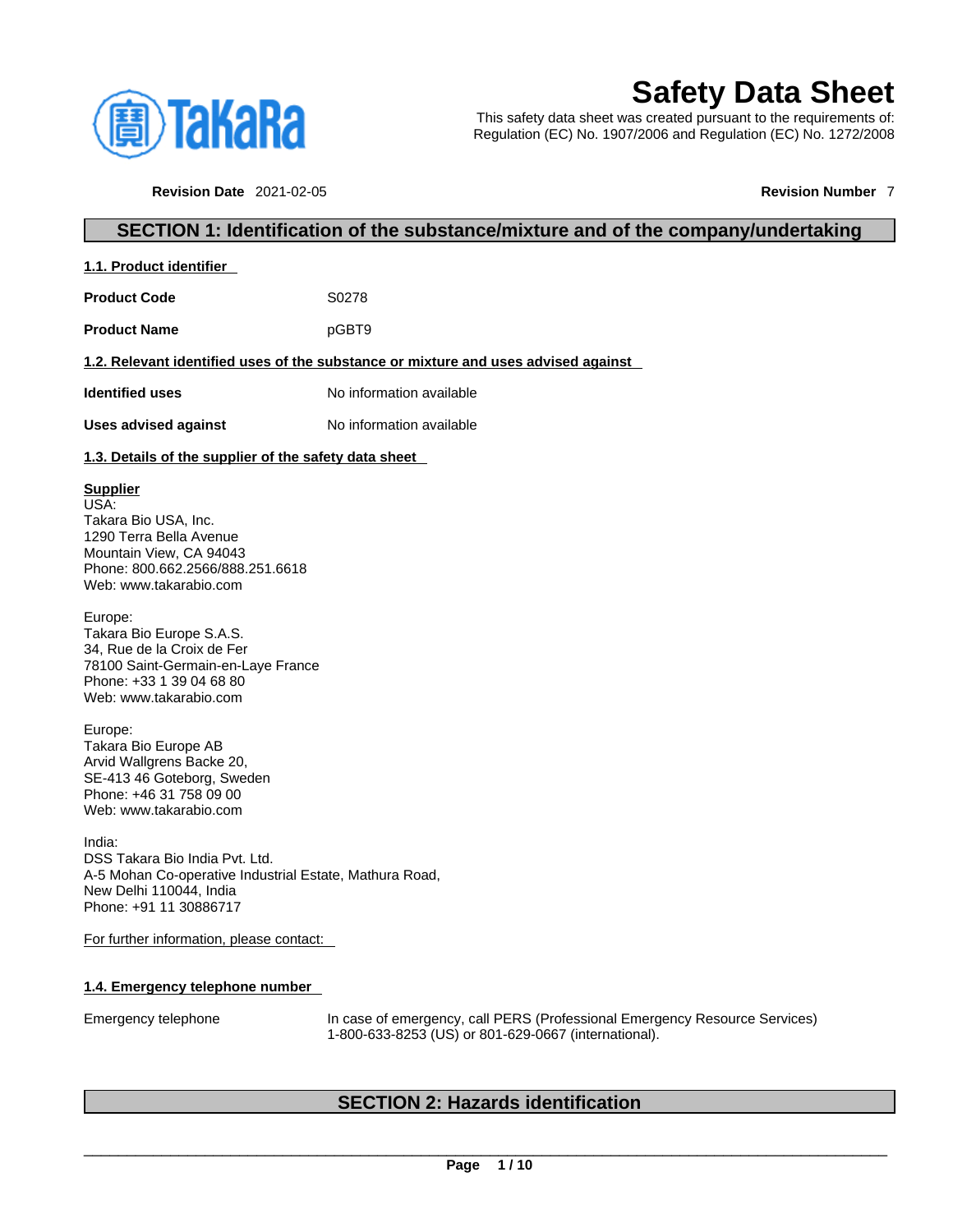## **2.1. Classification of the substance or mixture**

*Regulation (EC) No 1272/2008*  This mixture is classified as not hazardous according to regulation (EC) 1272/2008 [CLP]

#### **2.2. Label elements**

This mixture is classified as not hazardous according to regulation (EC) 1272/2008 [CLP] **Hazard statements** This mixture is classified as not hazardous according to regulation (EC) 1272/2008 [CLP]

#### **2.3. Other hazards**

No information available.

# **SECTION 3: Composition/information on ingredients**

#### **3.1 Substances**

Not applicable

**3.2 Mixtures** 

#### **Full text of H- and EUH-phrases: see section 16**

*Acute Toxicity Estimate No information available* 

This product does not contain candidate substances of very high concern at a concentration >=0.1% (Regulation (EC) No. 1907/2006 (REACH), Article 59)

# **SECTION 4: First aid measures**

#### **4.1. Description of first aid measures**

| <b>Inhalation</b>                                                | Remove to fresh air.                                                                                                    |  |  |  |
|------------------------------------------------------------------|-------------------------------------------------------------------------------------------------------------------------|--|--|--|
| Eye contact                                                      | Rinse thoroughly with plenty of water for at least 15 minutes, lifting lower and upper eyelids.<br>Consult a physician. |  |  |  |
| <b>Skin contact</b>                                              | Wash skin with soap and water. In the case of skin irritation or allergic reactions see a<br>physician.                 |  |  |  |
| Ingestion                                                        | Clean mouth with water and drink afterwards plenty of water.                                                            |  |  |  |
| 4.2. Most important symptoms and effects, both acute and delayed |                                                                                                                         |  |  |  |
| <b>Symptoms</b>                                                  | No information available.                                                                                               |  |  |  |
|                                                                  | 4.3. Indication of any immediate medical attention and special treatment needed                                         |  |  |  |
| Note to physicians                                               | Treat symptomatically.                                                                                                  |  |  |  |

# **SECTION 5: Firefighting measures**

#### **5.1. Extinguishing media**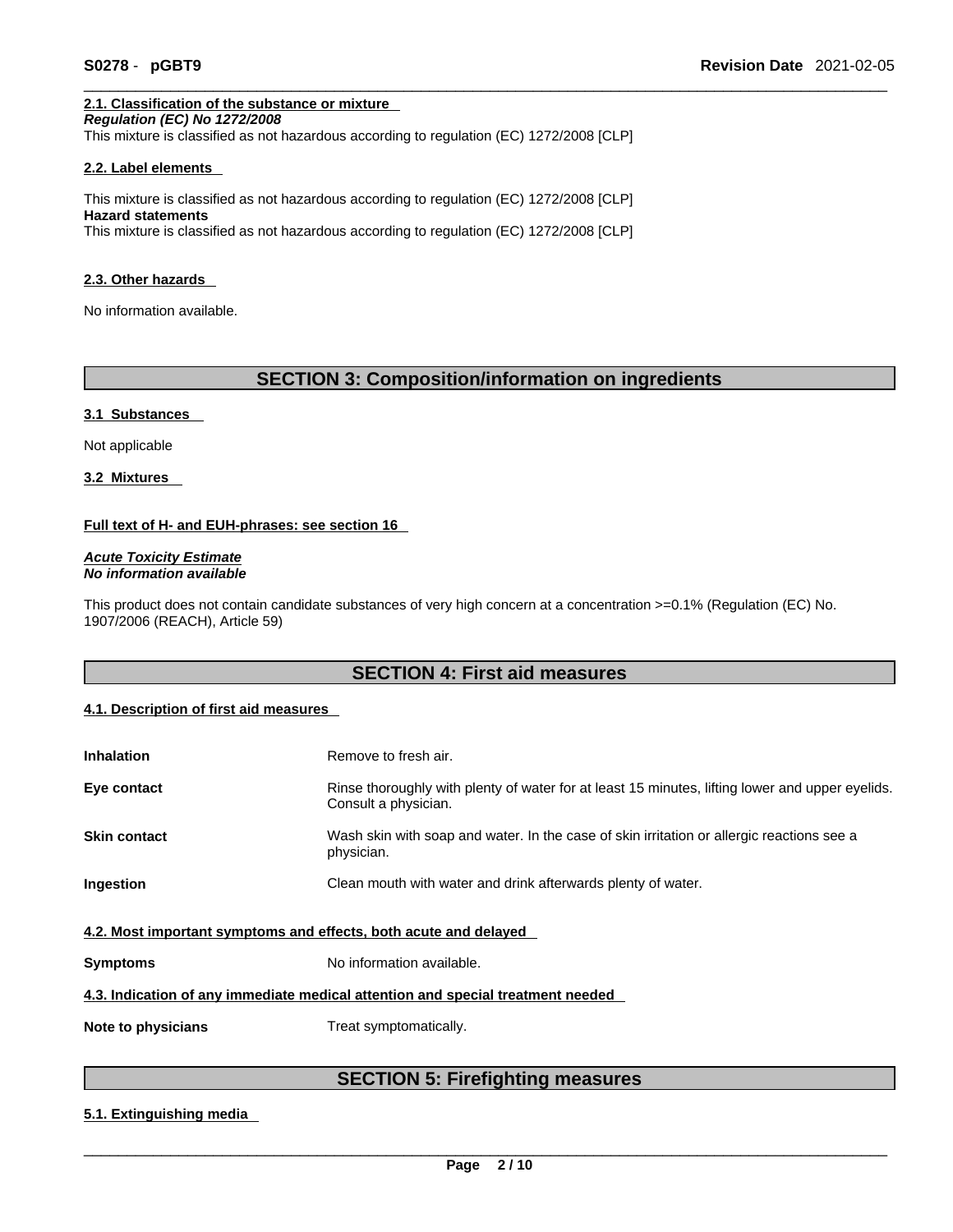| <b>Suitable Extinguishing Media</b><br>Use extinguishing measures that are appropriate to local circumstances and the<br>surrounding environment.<br>CAUTION: Use of water spray when fighting fire may be inefficient.<br><b>Large Fire</b><br>Do not scatter spilled material with high pressure water streams.<br>Unsuitable extinguishing media<br>5.2. Special hazards arising from the substance or mixture<br>No information available.<br>Specific hazards arising from the<br>chemical<br>5.3. Advice for firefighters<br>Firefighters should wear self-contained breathing apparatus and full firefighting turnout<br>Special protective equipment for<br>fire-fighters<br>gear. Use personal protection equipment.<br><b>SECTION 6: Accidental release measures</b><br>6.1. Personal precautions, protective equipment and emergency procedures<br>Ensure adequate ventilation.<br><b>Personal precautions</b> |  |
|---------------------------------------------------------------------------------------------------------------------------------------------------------------------------------------------------------------------------------------------------------------------------------------------------------------------------------------------------------------------------------------------------------------------------------------------------------------------------------------------------------------------------------------------------------------------------------------------------------------------------------------------------------------------------------------------------------------------------------------------------------------------------------------------------------------------------------------------------------------------------------------------------------------------------|--|
|                                                                                                                                                                                                                                                                                                                                                                                                                                                                                                                                                                                                                                                                                                                                                                                                                                                                                                                           |  |
|                                                                                                                                                                                                                                                                                                                                                                                                                                                                                                                                                                                                                                                                                                                                                                                                                                                                                                                           |  |
|                                                                                                                                                                                                                                                                                                                                                                                                                                                                                                                                                                                                                                                                                                                                                                                                                                                                                                                           |  |
|                                                                                                                                                                                                                                                                                                                                                                                                                                                                                                                                                                                                                                                                                                                                                                                                                                                                                                                           |  |
|                                                                                                                                                                                                                                                                                                                                                                                                                                                                                                                                                                                                                                                                                                                                                                                                                                                                                                                           |  |
|                                                                                                                                                                                                                                                                                                                                                                                                                                                                                                                                                                                                                                                                                                                                                                                                                                                                                                                           |  |
|                                                                                                                                                                                                                                                                                                                                                                                                                                                                                                                                                                                                                                                                                                                                                                                                                                                                                                                           |  |
|                                                                                                                                                                                                                                                                                                                                                                                                                                                                                                                                                                                                                                                                                                                                                                                                                                                                                                                           |  |
|                                                                                                                                                                                                                                                                                                                                                                                                                                                                                                                                                                                                                                                                                                                                                                                                                                                                                                                           |  |
|                                                                                                                                                                                                                                                                                                                                                                                                                                                                                                                                                                                                                                                                                                                                                                                                                                                                                                                           |  |
| Use personal protection recommended in Section 8.<br>For emergency responders                                                                                                                                                                                                                                                                                                                                                                                                                                                                                                                                                                                                                                                                                                                                                                                                                                             |  |
| 6.2. Environmental precautions                                                                                                                                                                                                                                                                                                                                                                                                                                                                                                                                                                                                                                                                                                                                                                                                                                                                                            |  |
| See Section 12 for additional Ecological Information.<br><b>Environmental precautions</b>                                                                                                                                                                                                                                                                                                                                                                                                                                                                                                                                                                                                                                                                                                                                                                                                                                 |  |
| 6.3. Methods and material for containment and cleaning up                                                                                                                                                                                                                                                                                                                                                                                                                                                                                                                                                                                                                                                                                                                                                                                                                                                                 |  |
| <b>Methods for containment</b><br>Prevent further leakage or spillage if safe to do so.                                                                                                                                                                                                                                                                                                                                                                                                                                                                                                                                                                                                                                                                                                                                                                                                                                   |  |
| Methods for cleaning up<br>Take up mechanically, placing in appropriate containers for disposal.                                                                                                                                                                                                                                                                                                                                                                                                                                                                                                                                                                                                                                                                                                                                                                                                                          |  |
| Prevention of secondary hazards<br>Clean contaminated objects and areas thoroughly observing environmental regulations.                                                                                                                                                                                                                                                                                                                                                                                                                                                                                                                                                                                                                                                                                                                                                                                                   |  |
| 6.4. Reference to other sections                                                                                                                                                                                                                                                                                                                                                                                                                                                                                                                                                                                                                                                                                                                                                                                                                                                                                          |  |
| See section 8 for more information. See section 13 for more information.<br><b>Reference to other sections</b>                                                                                                                                                                                                                                                                                                                                                                                                                                                                                                                                                                                                                                                                                                                                                                                                            |  |
| <b>SECTION 7: Handling and storage</b>                                                                                                                                                                                                                                                                                                                                                                                                                                                                                                                                                                                                                                                                                                                                                                                                                                                                                    |  |
| 7.1. Precautions for safe handling                                                                                                                                                                                                                                                                                                                                                                                                                                                                                                                                                                                                                                                                                                                                                                                                                                                                                        |  |

**Advice on safe handling** Ensure adequate ventilation. **General hygiene considerations** Handle in accordance with good industrial hygiene and safety practice. **7.2. Conditions for safe storage, including any incompatibilities Storage Conditions** Keep container tightly closed in a dry and well-ventilated place. **7.3. Specific end use(s)** 

**Identified uses**

# **SECTION 8: Exposure controls/personal protection**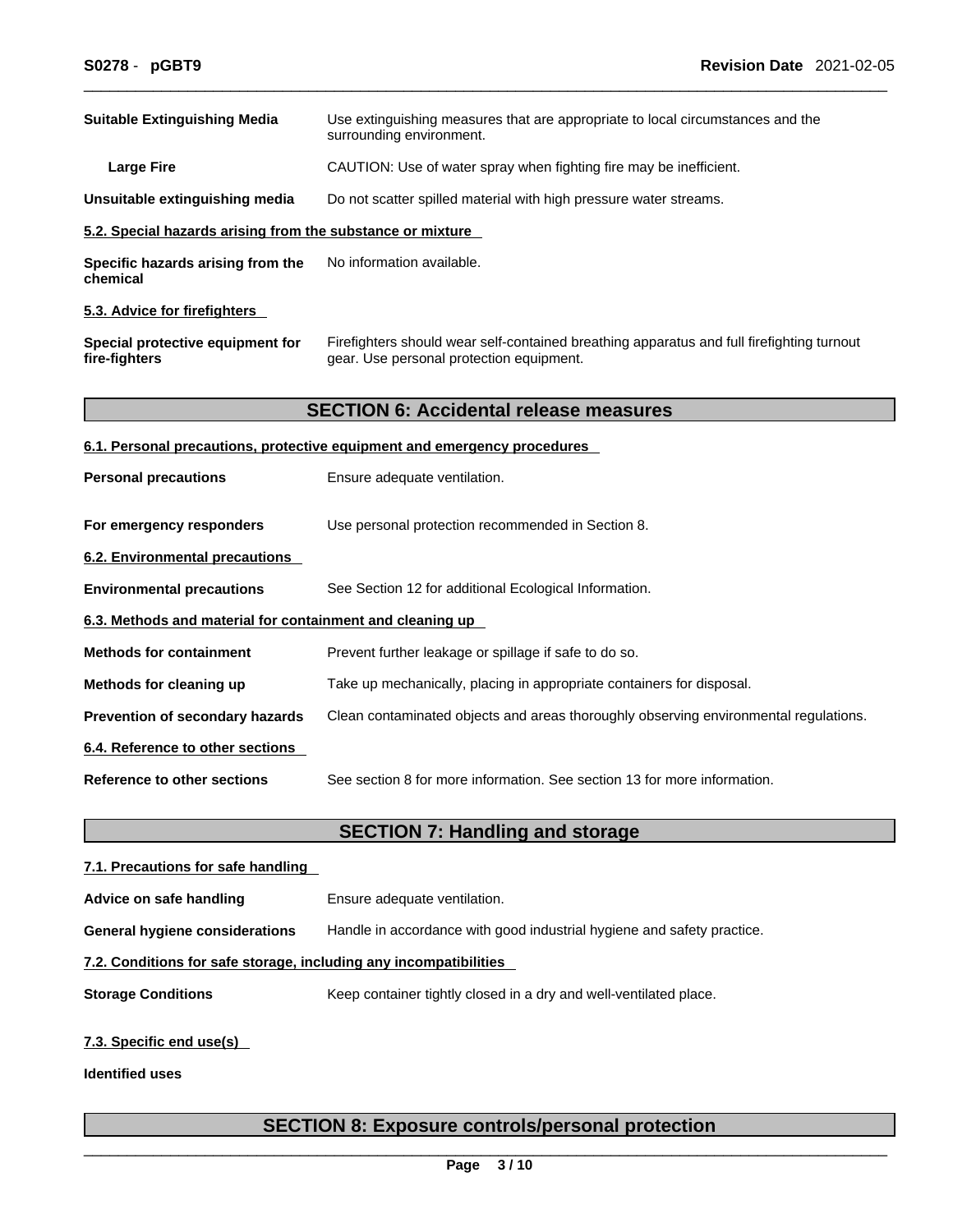| 8.1. Control parameters                                                                     |                                                                                                                                                                             |  |  |
|---------------------------------------------------------------------------------------------|-----------------------------------------------------------------------------------------------------------------------------------------------------------------------------|--|--|
| <b>Exposure Limits</b>                                                                      | This product, as supplied, does not contain any hazardous materials with occupational<br>exposure limits established by the region specific regulatory bodies.              |  |  |
| <b>Biological occupational exposure limits</b><br>regulatory bodies.                        | This product, as supplied, does not contain any hazardous materials with biological limits established by the region specific                                               |  |  |
| <b>Derived No Effect Level (DNEL)</b><br><b>Predicted No Effect Concentration</b><br>(PNEC) | No information available.<br>No information available.                                                                                                                      |  |  |
| 8.2. Exposure controls                                                                      |                                                                                                                                                                             |  |  |
| <b>Personal Protective Equipment</b>                                                        |                                                                                                                                                                             |  |  |
| <b>Eye/face protection</b>                                                                  | No special protective equipment required.                                                                                                                                   |  |  |
| Skin and body protection                                                                    | No special protective equipment required.                                                                                                                                   |  |  |
| <b>Respiratory protection</b>                                                               | No protective equipment is needed under normal use conditions. If exposure limits are<br>exceeded or irritation is experienced, ventilation and evacuation may be required. |  |  |
| <b>General hygiene considerations</b>                                                       | Handle in accordance with good industrial hygiene and safety practice.                                                                                                      |  |  |
| <b>Environmental exposure controls</b>                                                      | No information available.                                                                                                                                                   |  |  |

# **SECTION 9: Physical and chemical properties**

# **9.1. Information on basic physical and chemical properties**

| <b>Physical state</b>            | Liquid                   |                          |  |
|----------------------------------|--------------------------|--------------------------|--|
| Appearance                       | Clear, colorless         |                          |  |
| Color                            | No information available |                          |  |
| Odor                             | Odorless.                |                          |  |
| <b>Odor Threshold</b>            | No information available |                          |  |
| <b>Property</b>                  | <b>Values</b>            | Remarks • Method         |  |
| Melting point / freezing point   | No data available        | None known               |  |
| Boiling point/boiling range (°C) | No data available        | None known               |  |
| Flammability (solid, gas)        | No data available        | None known               |  |
| <b>Flammability Limit in Air</b> |                          | None known               |  |
| <b>Upper flammability limit:</b> | No data available        |                          |  |
| Lower flammability limit:        | No data available        |                          |  |
| <b>Flash point</b>               | No data available        | Open cup                 |  |
| <b>Autoignition temperature</b>  | No data available        | None known               |  |
| <b>Decomposition temperature</b> |                          | None known               |  |
| pН                               |                          | None known               |  |
| pH (as aqueous solution)         | No data available        | No information available |  |
| <b>Kinematic viscosity</b>       | No data available        | None known               |  |
| <b>Dynamic Viscosity</b>         | No data available        | None known               |  |
| <b>Water solubility</b>          | No data available        | None known               |  |
| Solubility in other solvents     | No data available        | None known               |  |
| <b>Partition coefficient</b>     | No data available        | None known               |  |
| Vapor pressure                   | No data available        | None known               |  |
| <b>Relative density</b>          |                          | None known               |  |
|                                  |                          |                          |  |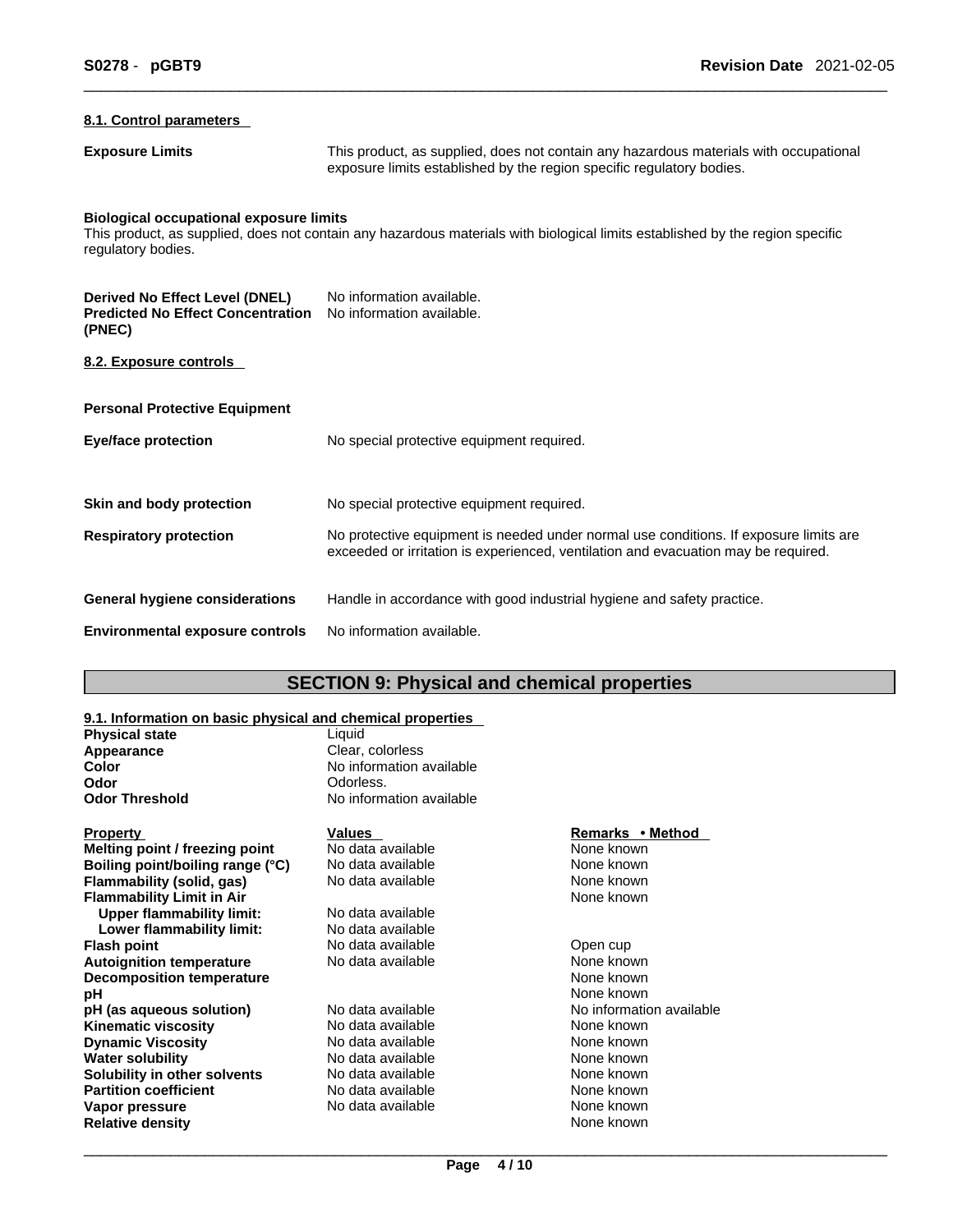| <b>Bulk Density</b>               | No data available        |            |
|-----------------------------------|--------------------------|------------|
| <b>Liquid Density</b>             | No data available        |            |
| Vapor density                     | No data available        | None known |
| <b>Particle characteristics</b>   |                          |            |
| <b>Particle Size</b>              | No information available |            |
| <b>Particle Size Distribution</b> | No information available |            |

#### **9.2. Other information**

*9.2.1. Information with regard to physical hazard classes* Not applicable

*9.2.2. Other safety characteristics* No information available

| <b>SECTION 10: Stability and reactivity</b> |  |
|---------------------------------------------|--|

### **10.1. Reactivity**

**Reactivity No information available.** 

**10.2. Chemical stability** 

**Stability** Stable under normal conditions.

**Explosion Data Sensitivity to mechanical impact** None. **Sensitivity to static discharge** None.

**10.3. Possibility of hazardous reactions**

**Possibility of hazardous reactions** None under normal processing.

**10.4. Conditions to avoid** 

**Conditions to avoid** None known based on information supplied.

**10.5. Incompatible materials**

**Incompatible materials** None known based on information supplied.

#### **10.6. Hazardous decomposition products**

**Hazardous Decomposition Products** None known based on information supplied.

# **SECTION 11: Toxicological information**

# **11.1. Information on hazard classes as defined in Regulation (EC) No 1272/2008**

# **Information on likely routes of exposure**

### **Product Information**

| <b>Inhalation</b>   | Specific test data for the substance or mixture is not available. |
|---------------------|-------------------------------------------------------------------|
| Eye contact         | Specific test data for the substance or mixture is not available. |
| <b>Skin contact</b> | Specific test data for the substance or mixture is not available. |
| Ingestion           | Specific test data for the substance or mixture is not available. |

**<u>Symptoms related to the physical, chemical and toxicological characteristics</u>**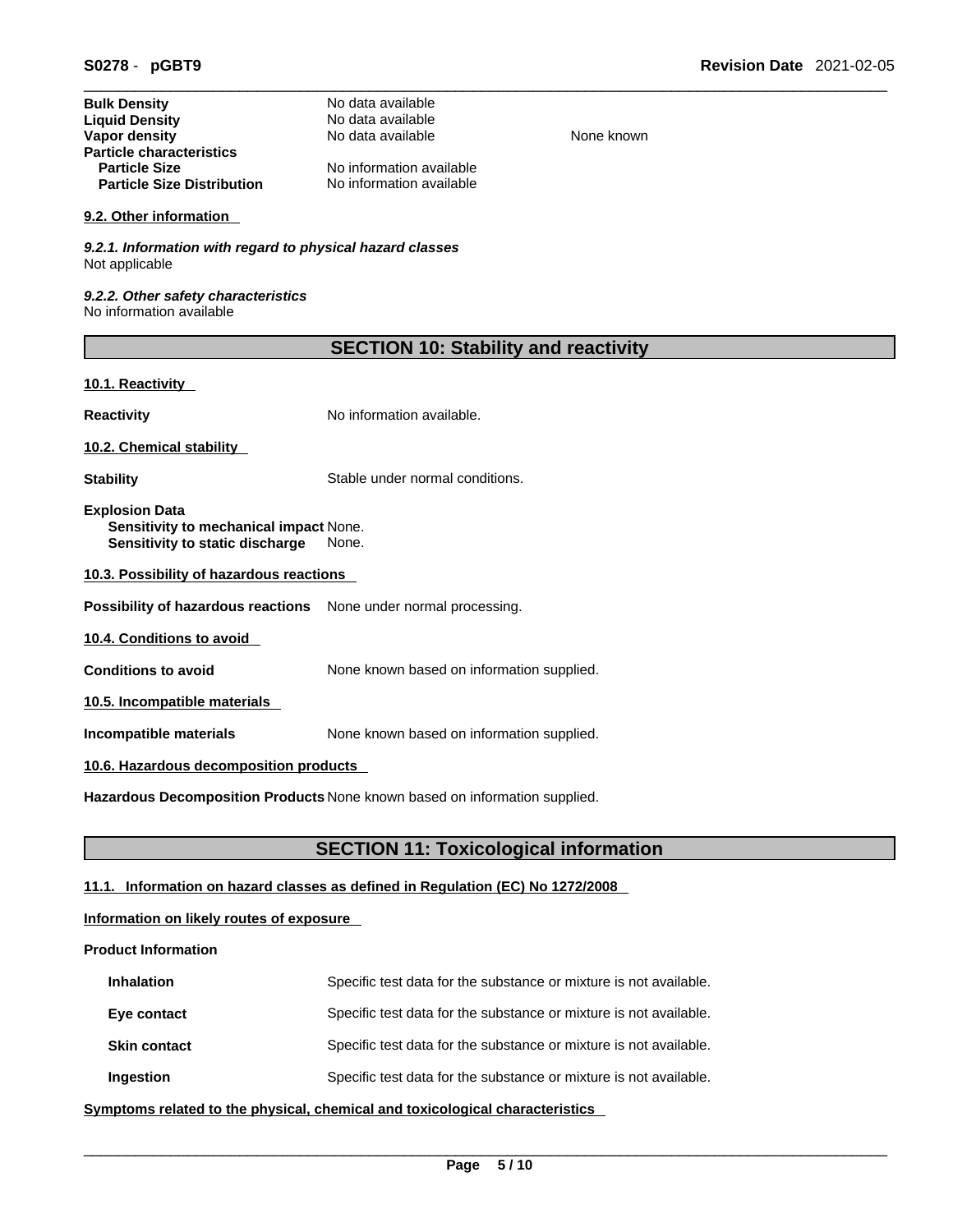**Symptoms** No information available.

**Numerical measures of toxicity**

# **Acute toxicity**

| Delayed and immediate effects as well as chronic effects from short and long-term exposure |                                                                                 |  |  |  |
|--------------------------------------------------------------------------------------------|---------------------------------------------------------------------------------|--|--|--|
| <b>Skin corrosion/irritation</b>                                                           | No information available.                                                       |  |  |  |
| Serious eye damage/eye irritation                                                          | No information available.                                                       |  |  |  |
| Respiratory or skin sensitization                                                          | No information available.                                                       |  |  |  |
| Germ cell mutagenicity                                                                     | No information available.                                                       |  |  |  |
| Carcinogenicity                                                                            | No information available.                                                       |  |  |  |
| <b>Reproductive toxicity</b>                                                               | No information available.                                                       |  |  |  |
| <b>STOT - single exposure</b>                                                              | No information available.                                                       |  |  |  |
| <b>STOT - repeated exposure</b>                                                            | No information available.                                                       |  |  |  |
| <b>Aspiration hazard</b>                                                                   | No information available.                                                       |  |  |  |
| 11.2. Information on other hazards                                                         |                                                                                 |  |  |  |
| 11.2.1. Endocrine disrupting properties                                                    |                                                                                 |  |  |  |
| <b>Endocrine disrupting properties</b>                                                     | No information available.                                                       |  |  |  |
| 11.2.2. Other information                                                                  |                                                                                 |  |  |  |
| Other adverse effects                                                                      | No information available.                                                       |  |  |  |
|                                                                                            | <b>SECTION 12: Ecological information</b>                                       |  |  |  |
| 12.1. Toxicity                                                                             |                                                                                 |  |  |  |
| <b>Ecotoxicity</b>                                                                         | The environmental impact of this product has not been fully investigated.       |  |  |  |
| <b>Unknown aquatic toxicity</b>                                                            | Contains 0.836 % of components with unknown hazards to the aquatic environment. |  |  |  |
| 12.2. Persistence and degradability                                                        |                                                                                 |  |  |  |
| <b>Persistence and degradability</b>                                                       | No information available.                                                       |  |  |  |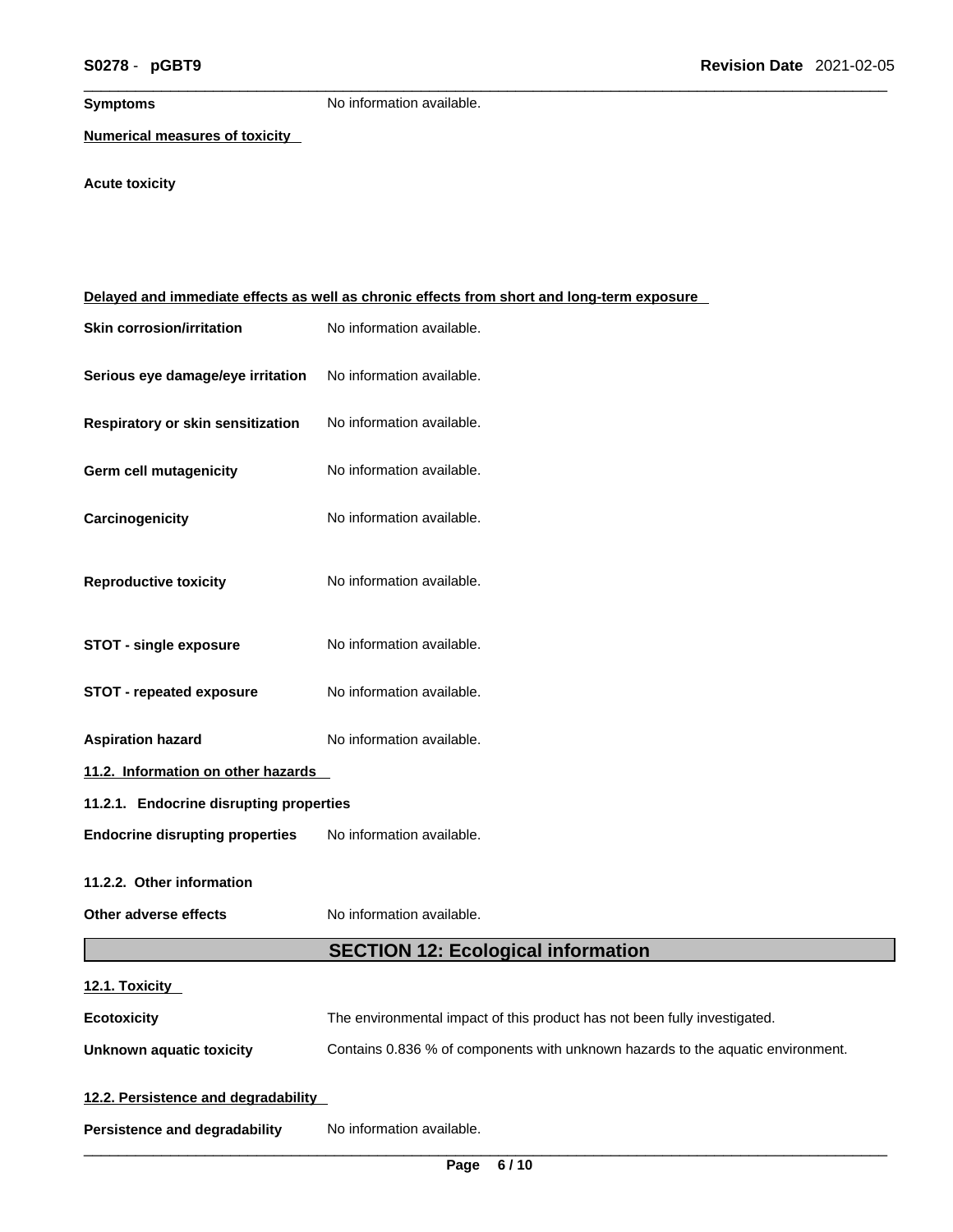#### **12.3. Bioaccumulative potential**

**Bioaccumulation** No information available.

**12.4. Mobility in soil** 

**Mobility in soil** No information available.

**12.5. Results of PBT and vPvB assessment**

**PBT** and **vPvB** assessment No information available.

#### **12.6. Endocrine disrupting properties**

**Endocrine disrupting properties** No information available.

### **12.7. Other adverse effects**

No information available.

# **SECTION 13: Disposal considerations**

#### **13.1. Waste treatment methods**

| Waste from residues/unused | Dispose of in accordance with local regulations. Dispose of waste in accordance with |  |
|----------------------------|--------------------------------------------------------------------------------------|--|
| products                   | environmental legislation.                                                           |  |
| Contaminated packaging     | Do not reuse empty containers.                                                       |  |

# **SECTION 14: Transport information**

| IATA        |                                                             |                                           |
|-------------|-------------------------------------------------------------|-------------------------------------------|
|             | 14.1 UN number or ID number<br>14.2 UN proper shipping name | Not regulated<br>No information available |
|             | 14.3 Transport hazard class(es)                             | Not regulated                             |
|             | 14.4 Packing group                                          | Not regulated                             |
|             | 14.5 Environmental hazards                                  | Not applicable                            |
|             | 14.6 Special precautions for user                           |                                           |
|             | <b>Special Provisions</b>                                   | None                                      |
| <b>IMDG</b> |                                                             |                                           |
|             | 14.1 UN number or ID number                                 | Not regulated                             |
|             | 14.2 UN proper shipping name                                | No information available                  |
|             | 14.3 Transport hazard class(es)                             | Not regulated                             |
|             | 14.4 Packing group                                          | Not regulated                             |
|             | 14.5 Environmental hazards                                  | Not applicable                            |
|             | 14.6 Special precautions for user                           |                                           |
|             | <b>Special Provisions</b>                                   | None                                      |
|             | 14.7 Maritime transport in bulk                             | No information available                  |
|             | according to IMO instruments                                |                                           |
| <b>RID</b>  |                                                             |                                           |
|             | 14.1 UN number or ID number                                 | Not regulated                             |
|             | 14.2 UN proper shipping name                                | No information available                  |
|             | 14.3 Transport hazard class(es)                             | Not regulated                             |
|             | 14.4 Packing group                                          | Not regulated                             |
|             | 14.5 Environmental hazards                                  | Not applicable                            |
|             | 14.6 Special precautions for user                           |                                           |
|             |                                                             |                                           |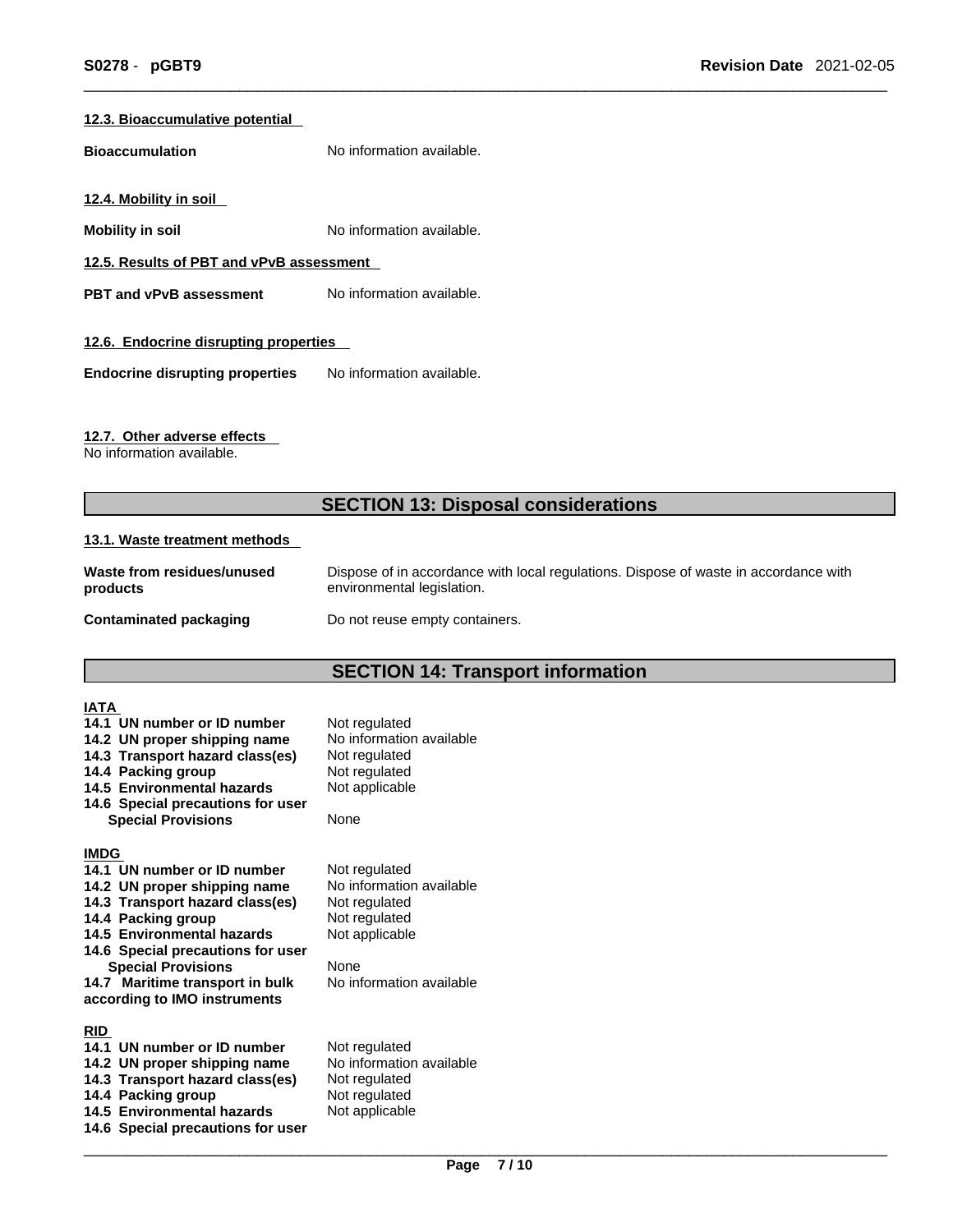**Special Provisions** None

|  |  | None |
|--|--|------|
|  |  |      |

| <b>ADR</b>                        |                          |
|-----------------------------------|--------------------------|
| 14.1 UN number or ID number       | Not regulated            |
| 14.2 UN proper shipping name      | No information available |
| 14.3 Transport hazard class(es)   | Not regulated            |
| 14.4 Packing group                | Not regulated            |
| 14.5 Environmental hazards        | Not applicable           |
| 14.6 Special precautions for user |                          |
| <b>Special Provisions</b>         | None                     |

# **SECTION 15: Regulatory information**

#### **15.1. Safety, health and environmental regulations/legislation specific for the substance or mixture**

#### **European Union**

Take note of Directive 98/24/EC on the protection of the health and safety of workers from the risks related to chemical agents at work.

#### **Authorizations and/or restrictions on use:**

This product does not contain substances subject to authorization (Regulation (EC) No. 1907/2006 (REACH), Annex XIV) This product does not contain substances subject to restriction (Regulation (EC) No. 1907/2006 (REACH), Annex XVII)

#### **Persistent Organic Pollutants**

Not applicable

**Ozone-depleting substances (ODS) regulation (EC) 1005/2009**

Not applicable

| <b>International Inventories</b> |  |
|----------------------------------|--|
| <b>TSCA</b>                      |  |
| <b>DSL/NDSL</b>                  |  |
| <b>EINECS/ELINCS</b>             |  |
| <b>ENCS</b>                      |  |
| <b>IECSC</b>                     |  |
| <b>KECL</b>                      |  |
| <b>PICCS</b>                     |  |
| <b>AICS</b>                      |  |

 **Legend:** 

 **TSCA** - United States Toxic Substances Control Act Section 8(b) Inventory  **DSL/NDSL** - Canadian Domestic Substances List/Non-Domestic Substances List  **EINECS/ELINCS** - European Inventory of Existing Chemical Substances/European List of Notified Chemical Substances  **ENCS** - Japan Existing and New Chemical Substances  **IECSC** - China Inventory of Existing Chemical Substances  **KECL** - Korean Existing and Evaluated Chemical Substances  **PICCS** - Philippines Inventory of Chemicals and Chemical Substances  **AICS** - Australian Inventory of Chemical Substances

#### **15.2. Chemical safety assessment**

**Chemical Safety Assessment** No information available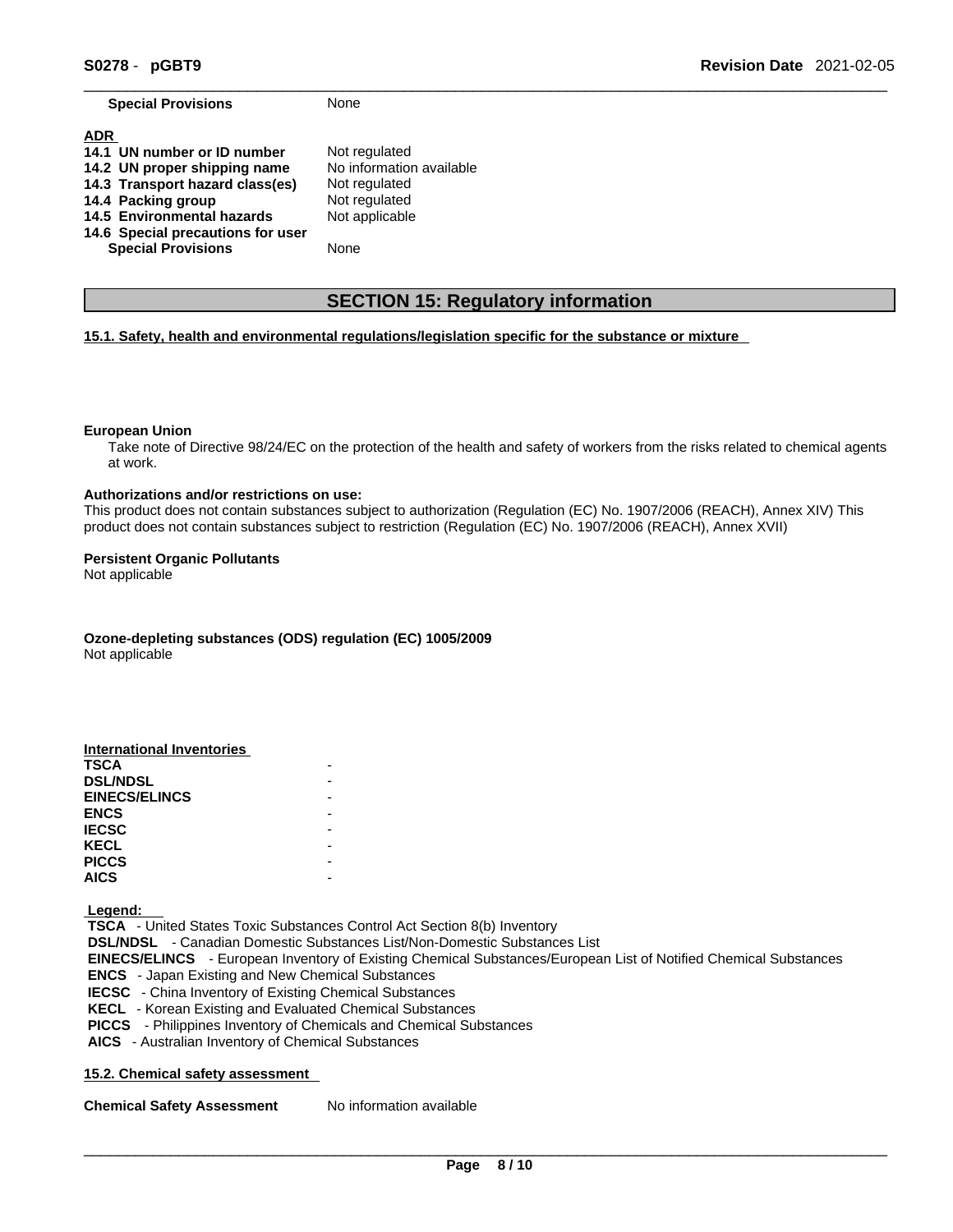# **SECTION 16: Other information**

#### **Key or legend to abbreviations and acronyms used in the safety data sheet**

#### **Legend**

SVHC: Substances of Very High Concern for Authorization:

#### **Legend Section 8: EXPOSURE CONTROLS/PERSONAL PROTECTION**

| TWA     | Time weighted average | STEL | Short term exposure limit |
|---------|-----------------------|------|---------------------------|
| Ceiling | Maximum limit value   |      | Skin designation          |

| <b>Classification procedure</b>                                 |                           |
|-----------------------------------------------------------------|---------------------------|
| Classification according to Regulation (EC) No. 1272/2008 [CLP] | Method Used               |
| Acute oral toxicity                                             | Calculation method        |
| Acute dermal toxicity                                           | Calculation method        |
| Acute inhalation toxicity - gas                                 | Calculation method        |
| Acute inhalation toxicity - vapor                               | <b>Calculation method</b> |
| Acute inhalation toxicity - dust/mist                           | <b>Calculation method</b> |
| Skin corrosion/irritation                                       | <b>Calculation method</b> |
| Serious eye damage/eye irritation                               | Calculation method        |
| Respiratory sensitization                                       | Calculation method        |
| <b>ISkin sensitization</b>                                      | <b>Calculation method</b> |
| Mutagenicity                                                    | Calculation method        |
| Carcinogenicity                                                 | Calculation method        |
| Reproductive toxicity                                           | <b>Calculation method</b> |
| STOT - single exposure                                          | Calculation method        |
| STOT - repeated exposure                                        | Calculation method        |
| Acute aquatic toxicity                                          | Calculation method        |
| Chronic aquatic toxicity                                        | <b>Calculation method</b> |
| Aspiration hazard                                               | <b>Calculation method</b> |
| Ozone                                                           | Calculation method        |

#### **Key literature references and sources for data used to compile the SDS**

Agency for Toxic Substances and Disease Registry (ATSDR) U.S. Environmental Protection Agency ChemView Database European Food Safety Authority (EFSA) EPA (Environmental Protection Agency) Acute Exposure Guideline Level(s) (AEGL(s)) U.S. Environmental Protection Agency Federal Insecticide, Fungicide, and Rodenticide Act U.S. Environmental Protection Agency High Production Volume Chemicals Food Research Journal Hazardous Substance Database International Uniform Chemical Information Database (IUCLID) Japan GHS Classification Australia National Industrial Chemicals Notification and Assessment Scheme (NICNAS) NIOSH (National Institute for Occupational Safety and Health) National Library of Medicine's ChemID Plus (NLM CIP) National Library of Medicine's PubMed database (NLM PUBMED) National Toxicology Program (NTP) New Zealand's Chemical Classification and Information Database (CCID) Organization for Economic Co-operation and Development Environment, Health, and Safety Publications Organization for Economic Co-operation and Development High Production Volume Chemicals Program Organization for Economic Co-operation and Development Screening Information Data Set World Health Organization

#### **Revision Date** 2021-02-05

#### **This safety data sheet complies with the requirements of Regulation (EC) No. 1907/2006**

**Disclaimer**